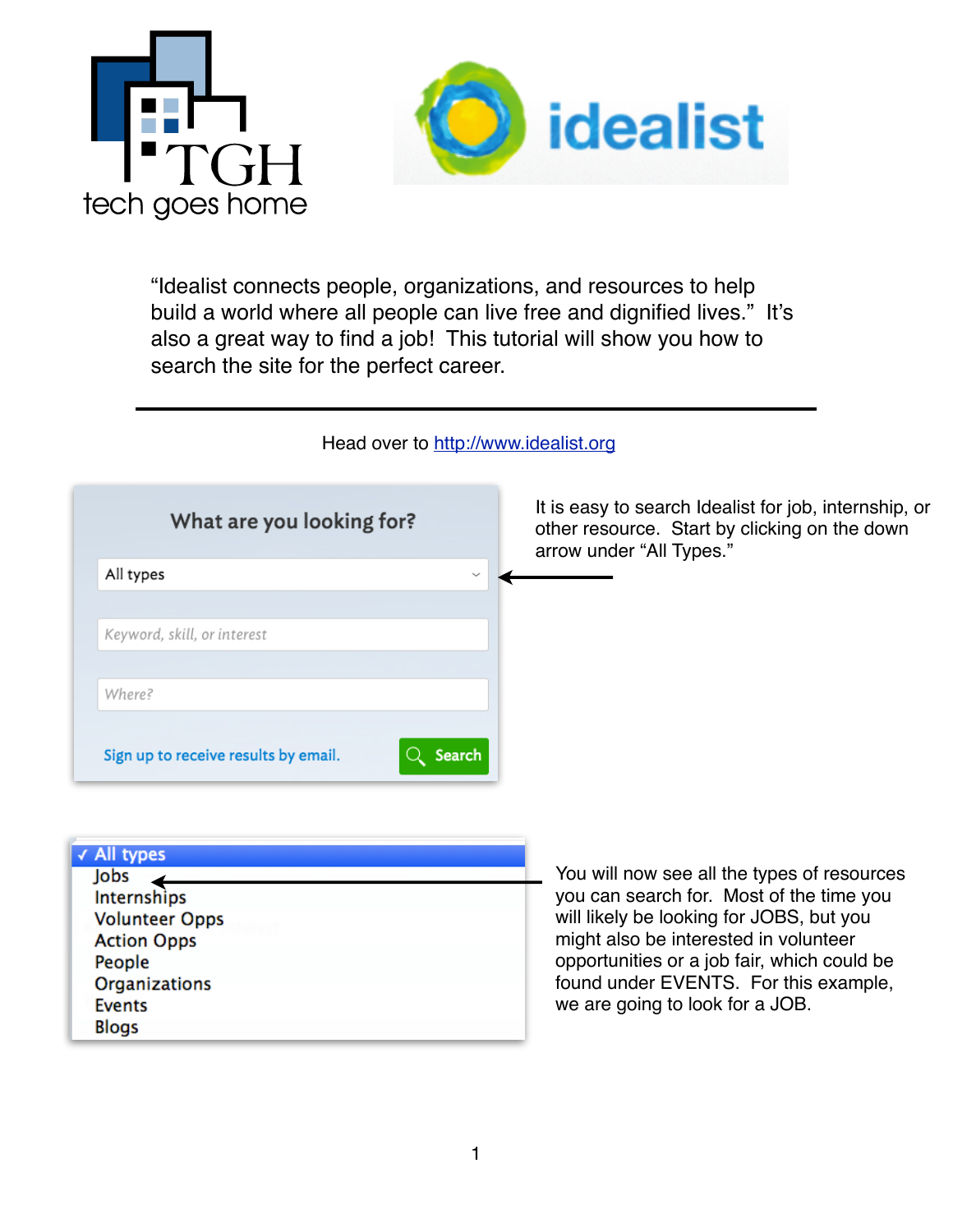| Now that we have decided to search for a<br>JOB, we can also search for "keywords"<br>such as education, administrative, or<br>accounting. For this example, I typed in<br>"education." Feel free to put anything you<br>want. |                                          | What are you looking for?                                                                                                                                  |                |                                                                                     |
|--------------------------------------------------------------------------------------------------------------------------------------------------------------------------------------------------------------------------------|------------------------------------------|------------------------------------------------------------------------------------------------------------------------------------------------------------|----------------|-------------------------------------------------------------------------------------|
|                                                                                                                                                                                                                                |                                          |                                                                                                                                                            |                |                                                                                     |
|                                                                                                                                                                                                                                |                                          |                                                                                                                                                            |                | Jobs                                                                                |
|                                                                                                                                                                                                                                |                                          |                                                                                                                                                            |                |                                                                                     |
|                                                                                                                                                                                                                                |                                          |                                                                                                                                                            | education      |                                                                                     |
|                                                                                                                                                                                                                                |                                          |                                                                                                                                                            |                |                                                                                     |
|                                                                                                                                                                                                                                | You also need to enter<br>your location. |                                                                                                                                                            |                | Boston, MA, US                                                                      |
|                                                                                                                                                                                                                                |                                          |                                                                                                                                                            |                |                                                                                     |
|                                                                                                                                                                                                                                | Hit "SEARCH"                             |                                                                                                                                                            |                | Search                                                                              |
| <b>Employment type</b>                                                                                                                                                                                                         |                                          |                                                                                                                                                            |                |                                                                                     |
|                                                                                                                                                                                                                                |                                          | You will now hopefully see lots and lots of results.<br>Sometimes seeing too many can be overwhelming.<br>Therefore, you might want to narrow your search. |                |                                                                                     |
| $\blacksquare$ All                                                                                                                                                                                                             | 464                                      |                                                                                                                                                            |                |                                                                                     |
| □ Temporary                                                                                                                                                                                                                    | 14                                       |                                                                                                                                                            |                | Idealist makes it easy to do so. Simply click on any of                             |
| □ Part time<br>Contract                                                                                                                                                                                                        | 72                                       | the options to the left and it will add these items to your<br>search.                                                                                     |                |                                                                                     |
| $\Box$ Full time                                                                                                                                                                                                               | 4<br>387                                 |                                                                                                                                                            |                |                                                                                     |
|                                                                                                                                                                                                                                |                                          |                                                                                                                                                            |                |                                                                                     |
| <b>Professional level</b>                                                                                                                                                                                                      |                                          |                                                                                                                                                            |                | For example, if you are only looking                                                |
| $\blacksquare$ All                                                                                                                                                                                                             | 464                                      | for Full Time work, click on "Full<br>time."                                                                                                               |                |                                                                                     |
| Entry level                                                                                                                                                                                                                    | 53                                       |                                                                                                                                                            |                |                                                                                     |
| □ None specified                                                                                                                                                                                                               | 273                                      |                                                                                                                                                            |                |                                                                                     |
| □ Executive                                                                                                                                                                                                                    | 14                                       | Have an idea of how much money                                                                                                                             |                |                                                                                     |
| Professional                                                                                                                                                                                                                   | 95                                       |                                                                                                                                                            |                | you need to make, you can choose                                                    |
| <b>Managerial</b>                                                                                                                                                                                                              | 29                                       | that here as well.                                                                                                                                         |                |                                                                                     |
| <b>Education requirements</b>                                                                                                                                                                                                  |                                          |                                                                                                                                                            |                |                                                                                     |
| $\blacksquare$ All                                                                                                                                                                                                             | 464                                      |                                                                                                                                                            |                |                                                                                     |
| □ No requirement                                                                                                                                                                                                               | 80                                       |                                                                                                                                                            |                |                                                                                     |
| High School                                                                                                                                                                                                                    | 27                                       |                                                                                                                                                            |                | Remember though, the more specific                                                  |
| 2-year degree                                                                                                                                                                                                                  | 22                                       |                                                                                                                                                            |                | you get with your job search, the less<br>results you will see. It might be wise to |
| 4-year degree                                                                                                                                                                                                                  | 310                                      |                                                                                                                                                            |                | be rather general in your search and if                                             |
| □ Master's degree                                                                                                                                                                                                              | 23                                       |                                                                                                                                                            |                | you find a large number of positions,                                               |
| $\Box$ J.D.                                                                                                                                                                                                                    |                                          |                                                                                                                                                            |                | narrow your search one step at a time.                                              |
| $\Box$ M.D.                                                                                                                                                                                                                    | 0                                        |                                                                                                                                                            |                |                                                                                     |
| Doctorate (PhD)                                                                                                                                                                                                                | 2                                        |                                                                                                                                                            |                |                                                                                     |
| Minimum salary (annual, U.S. \$)                                                                                                                                                                                               |                                          |                                                                                                                                                            |                |                                                                                     |
|                                                                                                                                                                                                                                |                                          |                                                                                                                                                            |                |                                                                                     |
| \$0                                                                                                                                                                                                                            |                                          |                                                                                                                                                            | $\overline{c}$ |                                                                                     |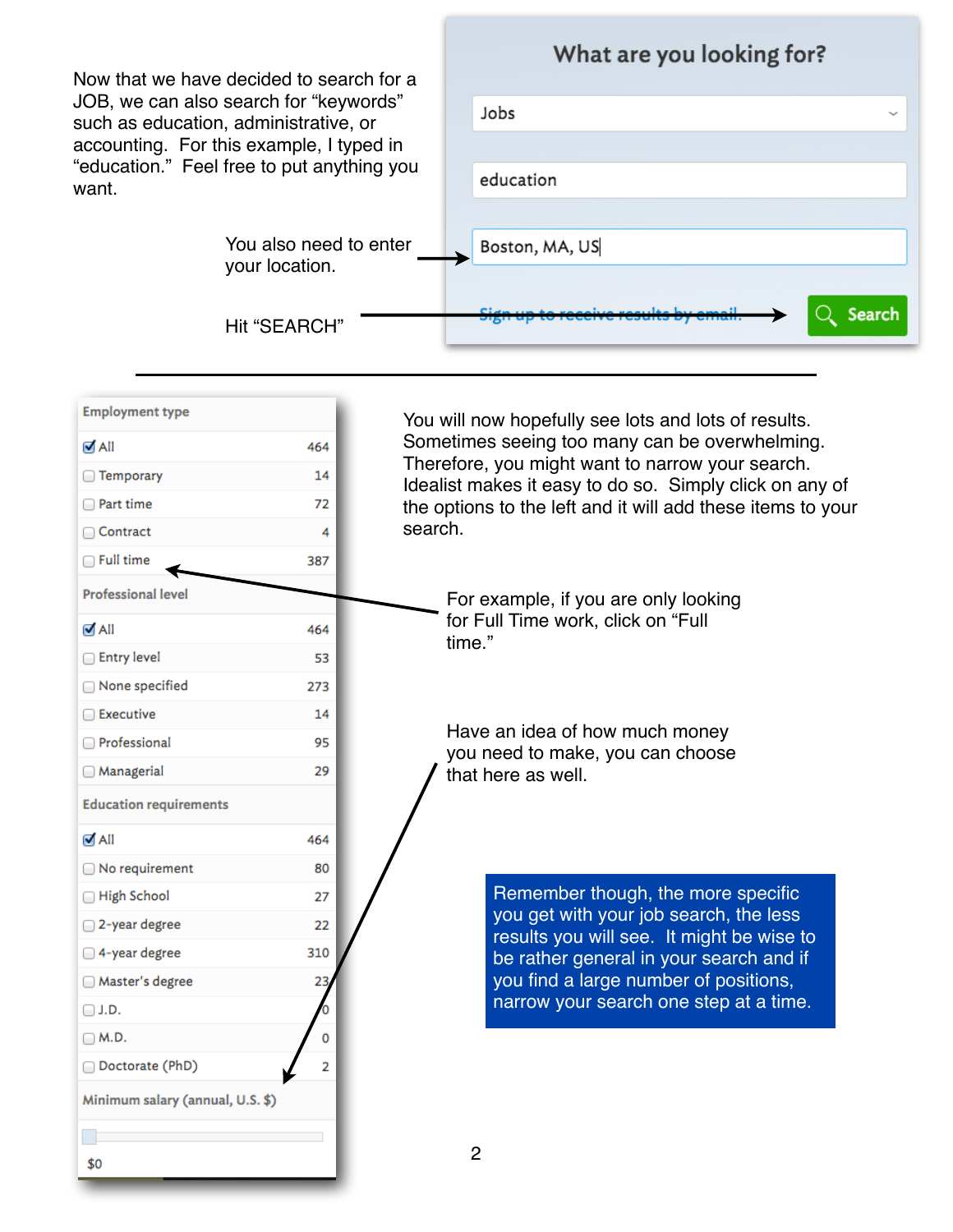Below is a an example of the job search results page. Based on my search criteria, I found 464 results.

I can now scroll through these results. Do not forget that there are multiple pages. You can jump from page to page by clicking on the page numbers.



Job posted by Nonprofit Professionals Advisory Group on behalf of a Nonprofit - about 23 hours ago

## **Research Associate - EDUCATION**

The Nellie Mae Education Foundation, the largest philanthropy in New England dedicated exclusively to education, is seeking nominations and applications for a Research Associate. As an integral member of the research team and reporting to the Director of Research, the...

Boston, MA, US | Last updated about 23 hours ago

Job posted by Boston Chinatown Neighborhood Center - September 17, 2015

### **English Speaking Early Education & Care Teacher**

For more than 40 years, the Boston Chinatown Neighborhood Center, Inc. (BCNC) has been a vital link energizing the Asian immigrant and Asian American community of Greater Boston. BCNC provides essential services that ease integration into American society, while preserv...

Boston, MA, US | Last updated September 17, 2015

For each job you will see the job's title, the company or organization, description, and date it was

# **English Speaking Early Education & Care Teacher**

Job posted by: Boston Chinatown Neighborhood Center

Print

Posted on: September 17, 2015

**Bookmark** 

Share

# **Job description**

For more than 40 years, the Boston Chinatown Neighborhood Center, Inc. (BCNC) has been a vital link energizing the Asian immigrant and Asian American community of Greater Boston. BCNC provides essential services that ease integration into American society, while preserving the rich Asian culture. Every year, BCNC services over 2000 children, youth and adults through our family-entered programs.

The mission of BCNC is to ensure that the children, youth, and families we serve have the resources and supports to achieve greater economic success and social wellbeing.

After scrolling though the search results, click on a job that might interest you.

Loc

 $38$ 

Det

Ec

 $\overline{2}$ 

You will now see a more detailed description of the position in the main section of the page, along with job responsibilities and other important information.